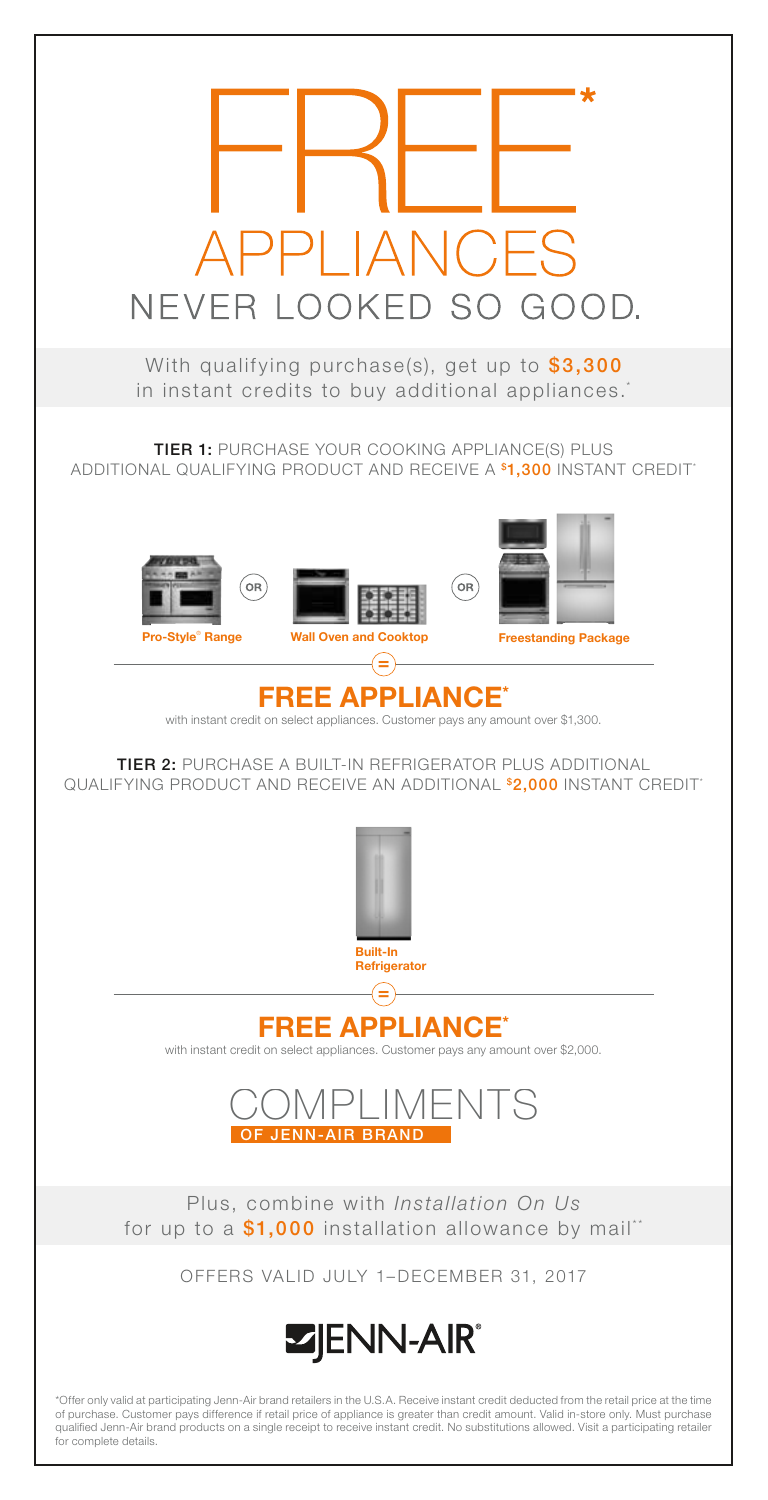# COMPLIMENTS OF JENN-AIR BRAND



Purchase a Slide-In Range and TWO additional appliances denoted by a under Qualifying Product List. Built-In Refrigerators not eligible.

## QUALIFYING PRODUCT LIST

### Electric Cooktops

JEC3430 JEC3536 JEC4430 JEC4536 JED3430 JED3536 JED4430 JED4536 JEF3115

### Gas Cooktops

JGC1530 JGC1536 JGC2530 JGC2536 JGC3115 JGC3215 JGC3530 JGC3536 JGC7530 JGC7636 JGCP430 JGCP436 JGCP536 JGCP548 JGD3430 JGD3536

### Induction Cooktops JIC4430 JIC4536 JIC4715 JID4436 JIE4115

### Single Wall Ovens

JBS7524 JJW2427 JJW2430 JJW3430

### Double Wall Ovens

JJW2727 JJW2730 JJW2827 JJW2830 JJW3830

### Combination Wall Ovens

JMW2427 JMW2430 JMW3430

### Pro-Style® Ranges

JDRP430 JDRP436 JDRP536 JDRP548 JGRP430 JGRP436 JGRP536 JGRP548 JLRP430 JLRP436 JLRP536 JLRP548

### Slide-In Updraft Ranges

JDS1450 JES1450 JGS1450 JIS1450

#### Slide-In Downdraft Ranges JDS1750 JES1750

Microwave Hood **Combinations** JMV8208 JMV9196  $\blacklozenge$ 

| <b>Built-In</b>        |  |
|------------------------|--|
| <b>Microwave Ovens</b> |  |
| $IMCOAO7$ $\triangle$  |  |

JMC2427 ♦<br>JMC2430 ♦ JMC3415 Microwave Drawer JMD2124 ♦ **Warming Drawers**<br>JWD3027 ♦

### $JWD3030 \triangleq$

Ventilation Systems<br>JXD7030 < JXD7030 JXD7036 <sup>+</sup> JXD7836 JXI8536 ♦<br>JXI8736 ♦ JXI8736 ◆ JXI8742 JXI8936 ♦<br>JXL6536 ♦ JXL6536 ♦<br>JXL6536 ♦ JXU9130 + JXU9136 JXW8530 ♦ JXW8536 JXW8736 JXW8936 ♦<br>JXW9030 ♦ JXW9036 ♦ JXW9048 ♦<br>UXL5430 ♦ UXL6036 UXL6048

### Refrigerators<br>JFC2089  $\blacklozenge$ JFC2290  $\triangle$ JFFCC72 JFI2089 ◆<br>JFX2897 ◆ JFX2897 Side-by-Side **Refrigerator** JSC23C9  $\triangleleft$ **Dishwashers** JDB9000 + JDB9200 JDB9600 ♦<br>JDB9800 ♦ JDB9800 JDTSS243 JDTSS244<sup>+</sup> JDTSS245 JDTSS246<sup>+</sup>

French Door

Built-In Refrigerators JB36NXF JF36NXF JF42NXF JS42NXF JS42PPD JS42SED JS42SSD

JS48NXF JS48PPD JS48SED JS48SSD

\*Offer only valid at participating Jenn-Air brand retailers in the U.S.A. Receive instant credit deducted from the retail price at the time of purchase. Customer pays difference if retail price of appliance is greater than credit amount. Valid in-store only. Must purchase qualified Jenn-Air brand products on a single receipt to receive instant credit. No substitutions allowed. Visit a participating retailer for complete details.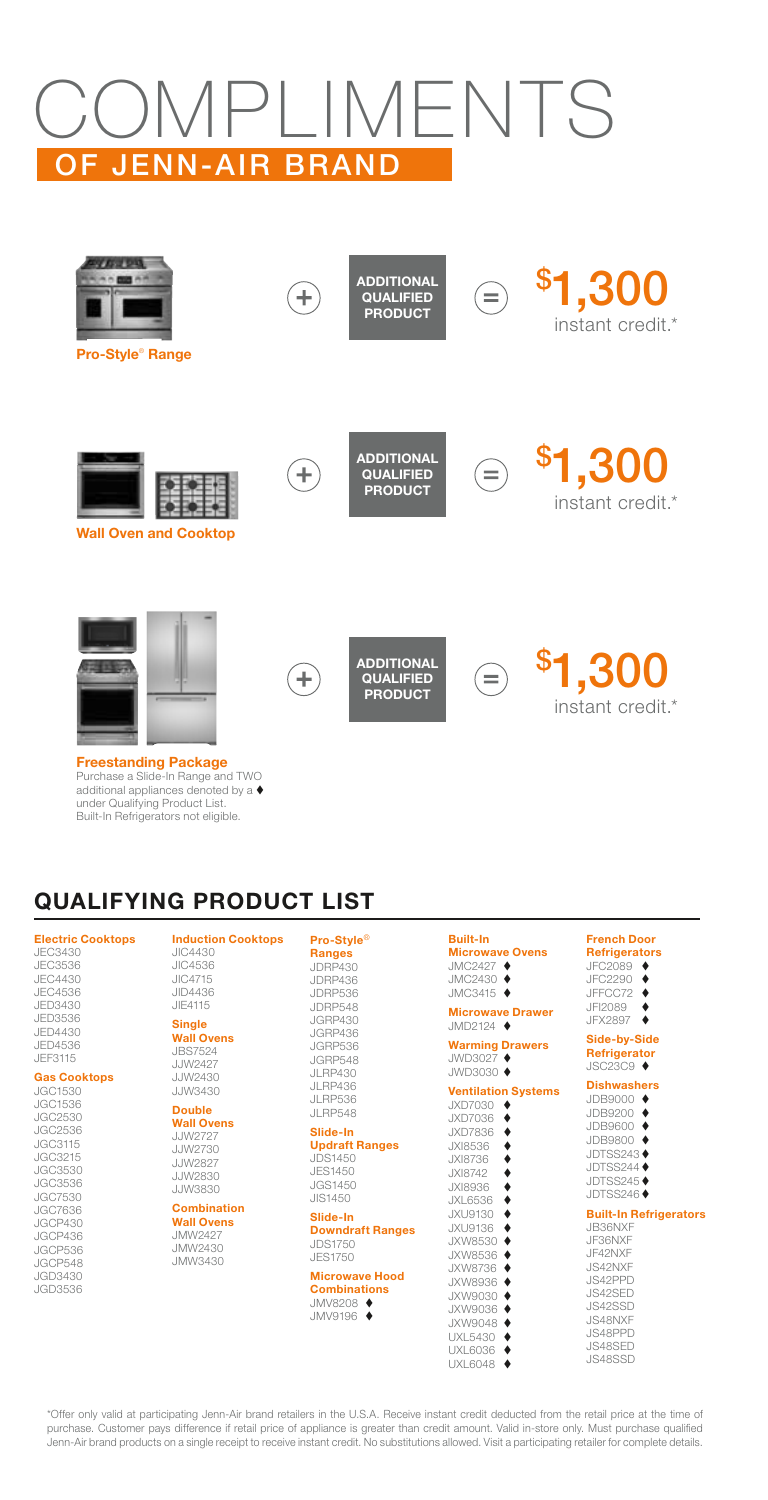# TIER 1

### STEP 1: PURCHASE

# **FEW OR**









**Freestanding Package** Purchase a Slide-In Range and TWO additional appliances denoted by a ♦ under Qualifying Product List. Built-In Refrigerators not eligible.

### **STEP 2: RECEIVE FREE**<sup>\*</sup> with a \$1,300 instant credit.\*

Electric Cooktops JEC3430BB JEC3430BS JEC3536BB JEC3536BS JEC4430BB

Gas Cooktops JGC3115GS JGC3215GS

Microwave Hood **Combinations** JMV8208CB JMV8208CS JMV9196CB JMV9196CS

Built-In Microwave Oven JMC3415ES

### Warming Drawers JWD3027ES JWD3027EX JWD3030ES

### JWD3030EX Ventilation Systems

JXD7030YS JXD7036YS JXL6536CSS JXU9130WP UXL5430YSS UXL6036YSS UXL6048YSS

Built-In Refrigerator Panel Kits JPK36BNXEPS JPK36BNXESS JPK36FNXEPS JPK36FNXESS JPK42FNXEPS JPK42FNXESS JPK42SNXEPS JPK42SNXESS JPK48SNXEPS JPK48SNXESS

**Dishwashers** JDB9000CWB JDB9000CWP

JDB9000CWS JDB9200CWS JDB9200CWX JDTSS243GX JDTSS244GP JDTSS244GS

Trash Compactors TC607 TC707S

### OR RECEIVE A \$1,300 instant credit\* to apply towards:

#### Built-In Espresso/ Coffee System JBC7624BS

### Electric Cooktops

JEC4430BS JEC4536BB JEC4536BS JED3430GB JED3430GS JED3430WB JED3430WF JED3430WS JED3536GB JED3536GS JED3536WB JED3536WF JED3536WS JED4430GB JED4430GS JED4430WB JED4536GB JED4536GS JED4536WB JED4536WS JEF3115GS JVD0303GS

### Induction Cooktops

JIC4430XB JIC4430XS JIC4536XB JIC4536XS JIC4715GS JID4436ES JIE4115GS

### Gas Cooktops JGC1530BS JGC1536BS

JGC2530EB JGC2536EB JGC3530GS JGC3536GS JGC7530BP JGC7530BS JGC7636BP JGC7636BS JGCP430WP JGCP436WP JGCP536WP JGCP548WP JGD3430BB JGD3430BS JGD3430BW JGD3430GB JGD3430GS JGD3536BB JGD3536BS JGD3536BW JGD3536GB JGD3536GS

#### Single Wall Ovens JBS7524BS

JJW2427DB JJW2427DS JJW2430DB JJW2430DP JJW2430DS JJW3430DB JJW3430DP JJW3430DS

#### Double Wall Ovens J. IW2727DS

JJW2730DS JJW2827DB JJW2827DS JJW2830DB JJW2830DP JJW2830DS JJW3830DB JJW3830DP JJW3830DS

### Combination Wall Ovens JMW2427DB

JMW2427DS JMW2430DB JMW2430DP JMW2430DS JMW3430DB JMW3430DP JMW3430DS

### Slide-In Ranges JDS1450DP

JDS1450DS JDS1750EB JDS1750EP JDS1750ES JES1450DB JES1450DS JES1750EB JES1750ES JGS1450DB JGS1450DP JGS1450DS JIS1450DP JIS1450DS

### Pro-Style® Ranges

JDRP430WP JDRP436WP JDRP536WP JDRP548WP JGRP430WP JGRP436WP JGRP536WP JGRP548WP JLRP430WP JLRP436WP JLRP536WP JLRP548WP

### Built-In

Microwave Ovens JMC2427DS JMC2430DB JMC2430DP JMC2430DS

Microwave Drawer JMD2124WS

#### Warming Drawer JWD3030EP

### Ventilation Systems

JXD7836BS JXI8536DS JXI8736DS JXI8742DS JXI8936DS JXU9136WP JXW8530DS JXW8536DS JXW8736DS JXW8936DS JXW9030WP JXW9036WP JXW9048WP

### Side-by-Side Refrigerator JSC23C9EEM

### French Door

Refrigerators JFC2089BEM JFC2089BEP JFC2290REM JFC2290REP JFC2290REY JFC2290RTB JFFCC72EFP JFFCC72EFS JFX2897DRM JFX2897DRP

### Built-In Refrigerators

JB36NXFXLE JB36NXFXRE JF36NXFXDE JF42NXFXDE JS42NXFXDE JS42PPDUDE JS42SSDUDE JS48NXFXDE JS48PPDUDE JS48SSDUDE

### **Undercounter**

Refrigerators JUG24FLECX JUG24FLERS JUG24FRECX JUG24FRERS JUR24FLECX JUR24FLERS JUR24FRECX JUR24FRERS

#### Icemakers JIM158XYCX

JIM158XYRS Wine Cellars

### JUW24FLECX

JUW24FLERS JUW24FRECX JUW24FRERS

#### Beverage **Centers**

JUB24FLECX JUB24FLERS JUB24FRECX JUB24FRERS

### Refrigerator/Freezer **Drawers**

JUD24FCECX JUD24FCERS

Double Refrigerator Drawers<br>JUD24FRECX JUD24FRERS

### **Dishwashers**

JDB9200CWP JDB9200CWY JDB9600CWP JDB9600CWS JDB9600CWX JDB9800CWP JDB9800CWS JDB9800CWX JDTSS245GX JDTSS246GP JDTSS246GS

\*Offer only valid at participating Jenn-Air brand retailers in the U.S.A. Receive instant credit deducted from the retail price at the time of purchase. Customer pays difference if retail price of appliance is greater than credit amount. Valid in-store only. Must purchase qualified Jenn-Air brand products on a single receipt to receive instant credit. No substitutions allowed. Visit a participating retailer for complete details.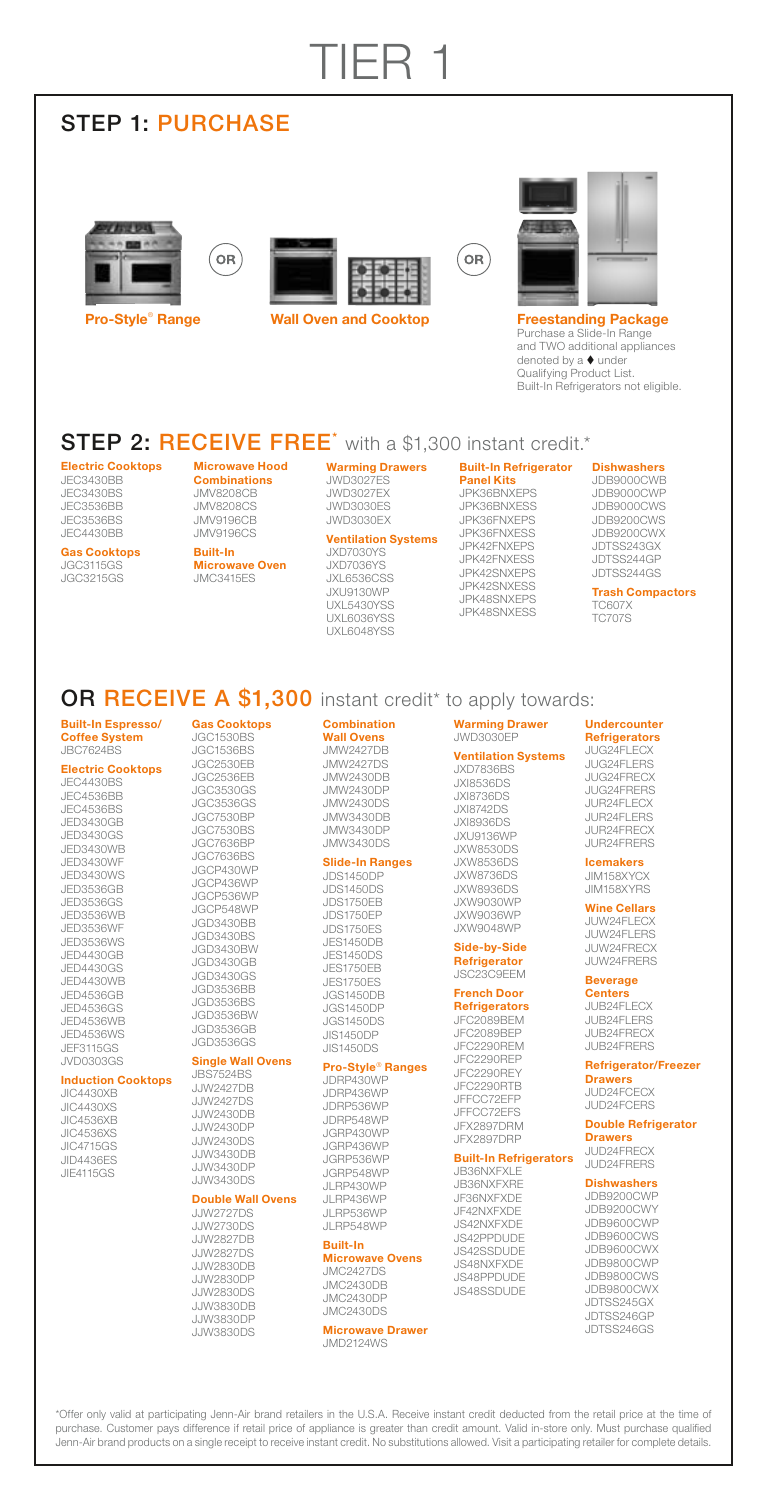## TIER 2

### STEP 3: PURCHASE ACTIVATE YOUR TIER 2 PURCHASE

 $\ddag$ 

TIER 1 **PURCHASE** 



Built-In **Refrigerator** 





instant credit\* in addition to Tier 1 discount.

### **STEP 4: RECEIVE FREE**<sup>\*</sup> with a \$2,000 instant credit.\*

### **ectric Cooktops**

JEC3430BS JEC3536BB JEC3536BS JEC4430BB JEC4430BS JEC4536BB JEC4536BS JED3430GB JED3430GS JED3430WB JED3430WF JED3430WS JED3536GB JED3536GS JED3536WB JED3536WF JED3536WS JED4430GB JED4430GS JED4430WB JEF3115GS

### Induction Cooktops

JIC4430XB JIC4430XS JIC4715GS JIE4115GS

Gas Cooktops JGC1530BS JGC1536BS JGC2530EB JGC2536EB JGC3115GS JGC3215GS JGC3530GS JGC3536GS JGC7530BP JGC7530BS JGC7636BP JGC7636BS JGD3430BB JGD3430BS JGD3430BW JGD3430GB JGD3430GS

### JGD3536GB Microwave Hood Combinations

JMV8208CB JMV8208CS JMV9196CB JMV9196CS Built-In Microwave Oven JMC3415ES

#### **Warming Drawers**

JWD3027ES JWD3027EX JWD3030EP JWD3030ES JWD3030EX

### **Microwave Drawer**

JMD2124WS Ventilation

#### **Systems** JXD7030YS

JXD7036YS JXI8536DS JXL6536CSS JXU9130WP JXU9136WP JXW8530DS JXW8536DS JXW9030WP JXW9036WP **UXL5430YSS** UXL6036YSS UXL6048YSS

#### Undercounter **Refrigerators** JUG24FLECX JUG24FRECX JUR24FLECX

JUR24FLERS JUR24FRECX JUR24FRERS

### Icemaker JIM158XYCX

### Beverage **Centers**

JUB24FLECX JUB24FLERS JUB24FRECX JUB24FRERS

### Built-In Refrigerator Panel Kits

JPK36BNXEPS JPK36BNXESS JPK36FNXEPS JPK36FNXESS JPK42FNXEPS JPK42FNXESS JPK42SNXEPS JPK42SNXESS JPK48SNXEPS **JDK48SNVESS** 

**Dishwashers** JDB9000CWB JDB9000CWP JDB9000CWS JDB9200CWP JDB9200CWS JDB9200CWX JDB9200CWY JDB9600CWP JDB9600CWS JDB9600CWX JDB9800CWP JDB9800CWS JDB9800CWX JDTSS243GX JDTSS244GP JDTSS244GS JDTSS245GX JDTSS246GP JDTSS246GS

### Trash

**Compactors** TC607X TC707S

### OR RECEIVE A \$2,000 instant credit<sup>\*</sup> to apply towards:

Built-In Espresso/ Coffee System JBC7624BS

### Electric Cooktops

JED4430WS JED4536GB JED4536GS JED4536WB JED4536WS JVD0303GS

#### Induction Cooktops JIC4536XB JIC4536XS

JID4436ES Gas Cooktops

### JGCP430WP

JGCP436WP JGCP536WP JGCP548WP JGD3536BB JGD3536BS JGD3536BW JGD3536GS

Single Wall Ovens JBS7524BS JJW2427DB J. IW<sub>2427</sub>DS JJW2430DB JJW2430DP JJW2430DS JJW3430DB JJW3430DP JJW3430DS

### Double Wall Ovens JJW2727DS

JJJW2730DS JJW2827DB JJW2827DS JJW2830DB JJW2830DP JJW2830DS JJW3830DB JJW3830DP JJW3830DS Combination

### Wall Ovens

JMW2427DB JMW2427DS JMW2430DB JMW2430DP JMW2430DS JMW3430DB JMW3430DP JMW3430DS

JDS1450DP JDS1450DS JDS1750EB JDS1750EP JDS1750ES JES1450DB JES1450DS JES1750EB JES1750ES JGS1450DB

Slide-In Ranges

### JGS1450DP JGS1450DS JIS1450DP JIS1450DS

### Pro-Style® Ranges JDRP430WP

JDRP436WP JDRP536WP JDRP548WP JGRP430WP JGRP436WP JGRP536WP JGRP548WP JLRP430WP JLRP436WP JLRP536WP JL RP548WP

### Built-In

Microwave Ovens JMC2427DS

## Side-by-Side

French Door

### **Refrigerators**

JFC2089BEP JFX2897DRP

### Built-In Refrigerators

**JB36NXFXLE** 

Undercounter **Refrigerators** JUG24FLERS JUG24FRERS

### **Icemaker** JIM158XYRS

#### Wine Cellars JUW24FLECX JUW24FLERS JUW24FRECX

JUW24FRERS

### Refrigerator/Freezer **Drawers**

JUD24FCECX JUD24FCERS

### Double Refrigerator Drawers<br>JUD24FRECX

JUD24FRERS

#### JMC2430DB JMC2430DP JMC2430DS JS48NXFXDE JS48PPDUDE JS48SSDUDE

\*Offer only valid at participating Jenn-Air brand retailers in the U.S.A. Receive instant credit deducted from the retail price at the time of purchase. Customer pays difference if retail price of appliance is greater than credit amount. Valid in-store only. Must purchase qualified Jenn-Air brand products on a single receipt to receive instant credit. No substitutions allowed. Visit a participating retailer for complete details.

Ventilation Systems JXD7836BS JXI8736DS JXI8742DS JXI8936DS JXW8736DS JXW8936DS

JFC2290REM JFC2290REP JFC2290REY JFC2290RTB JFFCC72EFP JFFCC72EFS JFX2897DRM

JB36NXFXRE JF36NXFXDE JF42NXFXDE JS42NXFXDE JS42PPDUDE JS42SSDUDE

JXW9048WP Refrigerator JSC23C9EEM

### JFC2089BEM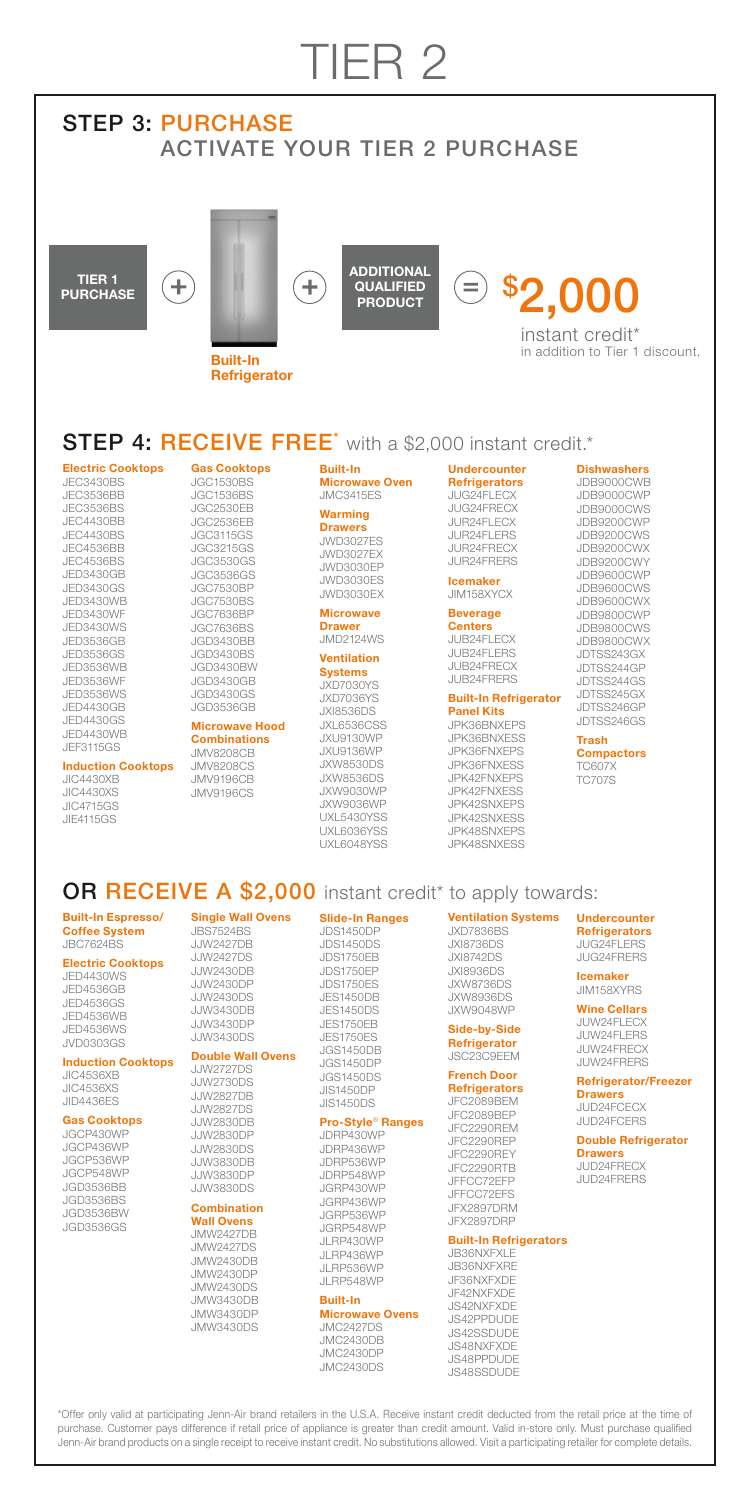

## FOR A KITCHEN THAT GIVES BACK MORE THAN YOU PUT IN OFFER VALID JULY 1–DECEMBER 31, 2017

\***Compliments of Jenn-Air Brand Terms:** Offer only valid at participating Jenn-Air brand retailers in the U.S.A. Receive instant<br>credit deducted from the retail price at the time of purchase. Customer pays difference if re credit amount. Valid in-store only. Must purchase qualified Jenn-Air brand products on a single receipt to receive instant credit.

No substitutions allowed. Visit a participating retailer for complete details.<br>\*\*In**stallation On Us Terms:** Offer only valid at participating Jenn-Air brand retailers in the U.S.A. See rebate form for complete<br>details. Co eligible range, downdraft range or wall oven and cooktop combined purchase and up to \$200 on an eligible built-in refrigerator and up to \$100 per additional eligible appliance. Limit 10 appliances and \$1,000 maximum rebate per household. Rebate in the<br>form of a Jenn-Air brand prepaid card by mail. Additional terms and conditions apply.